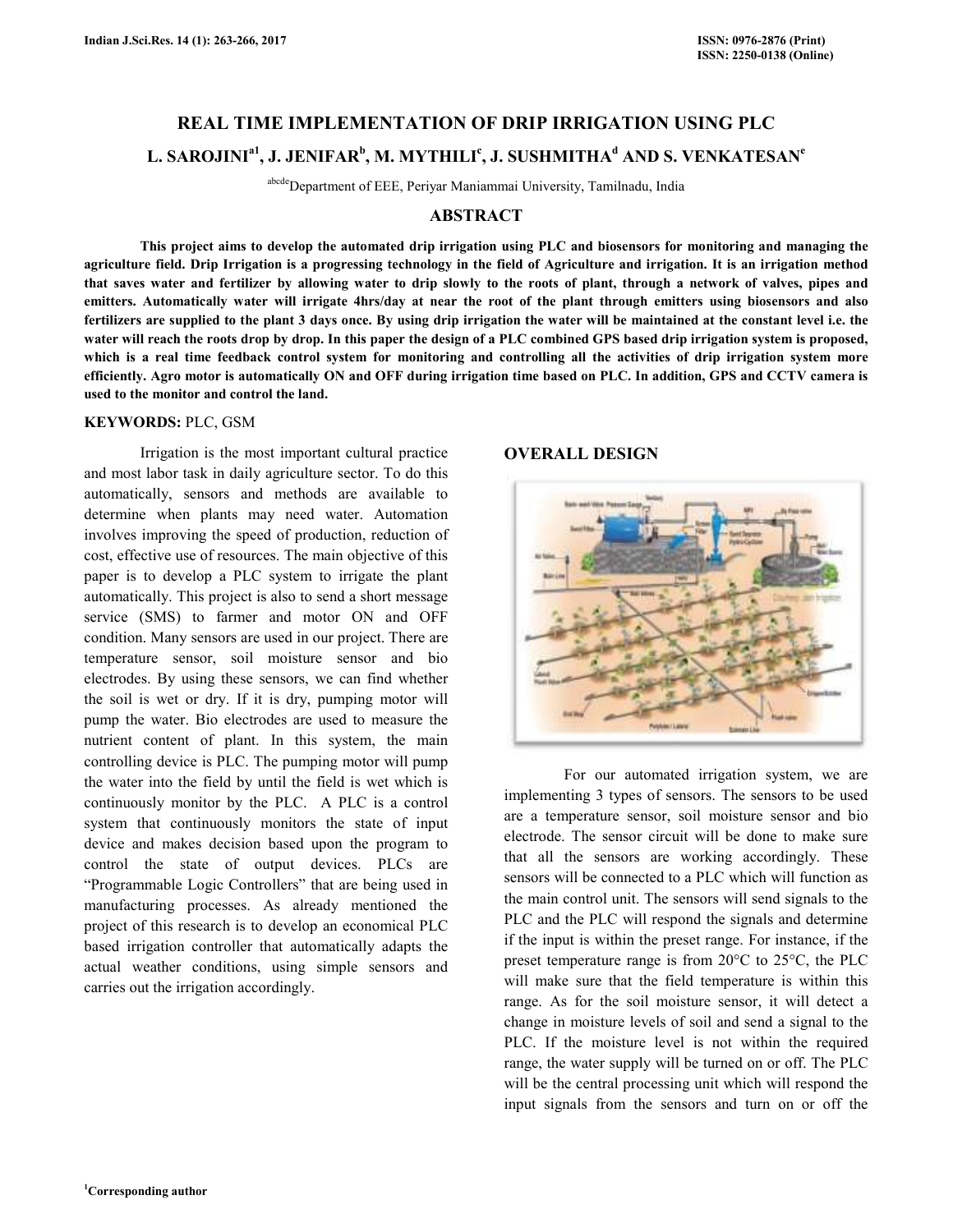necessary devices to maintain the system at the preset levels.



## **BLOCK DIAGRAM**

 Water is taken from nearest water sources through motor. Every day water is flows to plants and every four days only fertilizer is mixed with water to increase crop production.4 liters of water is required to one plant. Fertilizers are used on 60 kg/ha each of P2O5 and K2O. Flow meter is used for to known the how much amount of water is taken by plant. Temperature sensor to measure the temperature. The sensor signal is input to the PLC system.PLC is controller of this project. PLC is detects to the plants surface is wet or dry and its control the all functions. If the plants surface are wet, Control valve is automatically opened otherwise the control value is will not open. The control valve is open water is flows through emitter line. Emitter is emitting the water drip by drip. Fertilizers are mixed with water flows through same emitter line.

## **SYSTEM IMPLEMENTATION**

#### **Temperature Sensor**

 Temperature Sensor has been used for sensing the temperature. Here we are used to LM35 transistor type of sensor. The output of temperature sensor is given to PLC. Supply voltage:5V  $(+35V)$  to -2V)  $V_{cc}$ , Output voltage: (+15V to -15V),Ground: (0V).

## **Soil Moisture Sensor**

 The moisture sensor just senses the moisture of the soil. The copper plate act as the sensor probes. The change in moisture is proportional to the amount of current flowing through the soil. They work on the

principle of change in resistance. Basically, moisture sensor is a metallic strip. Resistance of metallic strip changes according to moisture level in soil. If moisture is high, resistance will be low and if moisture in soil is low, resistance will be high. Because moisture increases the conductivity of metallic strip. Low self-heating and does not cause more than  $0.1 \text{ °C}$  temperature rise in still air. The operating temperature range is from -55°C to 150°C. The output voltage varies by 10mV in response to every <sup>o</sup>C rise/fall in ambient temperature, i.e., its scale factor is  $0.01$ V/ $^{\circ}$ C.

## **Bio Electrode**

 Bio electrode is used to measure the nutrients content in soil and the plant. In our project 3 days once fertilizers mixed with water flows to plants. This sensor measure difference between nutrient content of soil and plant, calculate the needed nutrient in percentage. It differs to based on plant and soil. The amount of fertilizers mixed with water and flows to plant through pipes. Its only considers the flow of mixed water level not the amount of fertilizers or water. Because the concentration of water and fertilizers.

#### **Programmable Logic Controller (PLC)**

 Here we are use Allen Bradley (AB) PLCs programmed with software had data files to store I/O and other internal values. These different data files could only hold one data type. This PLC made it easy for using instructions, it provided a challenge for logically grouping different data types together according to function. For instance, in machine control, a motor may have a start, stop, speed and alarm code each with its own data type. This projects point of view Allen Bradley PLC is the best because of the presence of Scale block which complete the program in less no. of rungs due to which less complexity occur in the program and the program become more accurate. We will use PLC uses 24V dc power supply. Actual programming is stored in the PLC.

## **Ladder Logic**

 A ladder diagram features an excellent graphical representation based on well-understood circuit design concepts. Basic programming skills are developed quickly. Excellent debugging tools. Modern online debugging tools available in a ladder diagram. This makes it very easy to understand the diagram logic and to debug faults.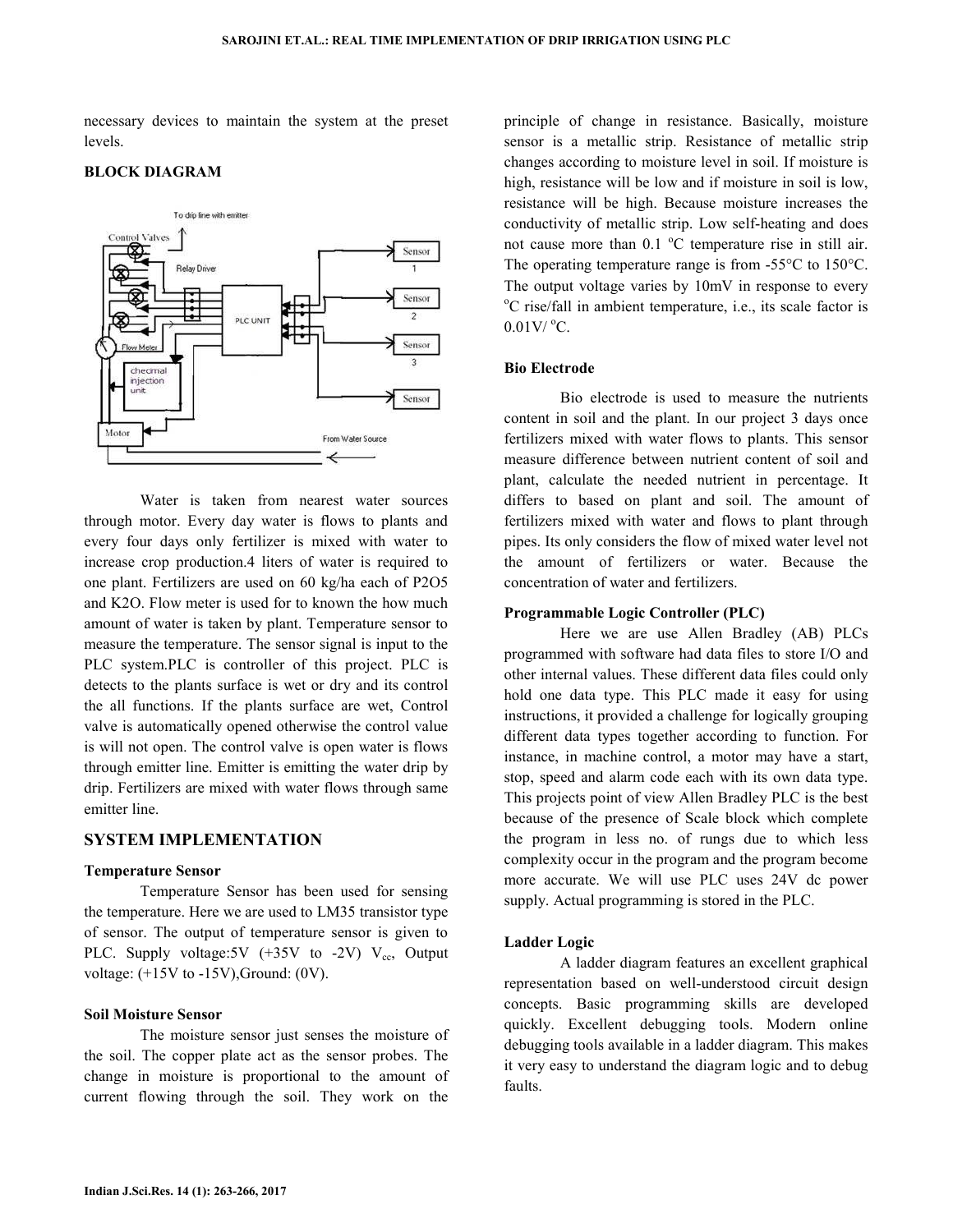## **Rung Input: Checkers (Contacts)**

- $-$ [ ]  $-$  Normally open contact, closed whenever its corresponding coil or an input which controls it is energized. (Open contact at rest)
- —[\]— Normally closed ("not") contact, closed whenever its corresponding coil or an input which controls it is not energized. (Closed contact at rest)
- Rung Output: Actuators (coils)
- $-$ ( $-$ ) Normally inactive coil, energized whenever its rung is closed. (Inactive at rest)
- $-\left(\right)$  Normally active ("not") coil, energized whenever its rung is open. (Active at rest)

### **GPS and GSM**

 A GSM modem is a specialized type of modem which accepts a SIM card, and operates over a subscription to a mobile operator, just like a mobile phone. From the mobile operator perspective, a GSM modem looks just like a mobile phone. When a GSM modem is connected to a computer, this allows the computer to use the GSM modem to communicate over the mobile network.

#### **RESULTS AND CONCLUSION**

 The automatic of drip irrigation is very beneficial approach for farmers. This system reduce the extra manpower is needed to the farmer for his farm like supplying water to plants. This system uses different sensors like temperature, soil moisture, bio electrode etc. and according to this sensor parameters farmer can control drip farmer can control drip component from anywhere. This approach is very beneficial for increasing crop production. This system can be use in area where water resources are less. This type of application we can use for large area farms. These manual cultivation for one acre of a land requires money of around Rs. 15000 – 17000 but due to this technique we reduces the cost and is nearly Rs.9000-10000 only and also the yield is high when compared to normal one. The results were very satisfactory indicating an 70% water saving, along with some increase in crop yield, when compared to irrigation with a fixed water depth using a standard irrigation controller.

## **ADVANTAGES**

- High water application efficiency and lower labor costs
- Minimized fertilizer/nutrient loss due to localized application and reduced leaching
- Ability to irrigate irregular shaped fields. Leveling of the field not necessary
- Allows safe use of recycled (waste) water
- Moisture within the root zone can be maintained at field capacity and minimized soil erosion
- Soil type plays less important role in frequency of irrigation
- Highly uniform distribution of water i.e., controlled by output of each nozzle
- Usually operated at lower pressure than other types of pressurized irrigation, reducing energy costs

## **REFERENCES**

- Infanta D.J. and Chakrapani K., 2012. "Automatic Agriculture Process Using PLC & ZigBee", School of Computing SATARA University, Thanjavur, Tamil NaduIndia. Asian Network for Scientific Information paper for the project Journal of Artificial Intelligence, ISSN 1994- 5450 / DOI: 10.3923/jai.2012.
- Bansal D. and Reddy S.R.N., 2013. "WSN Based Closed Loop Automatic Irrigation System, ISSN: 2319- 5967 ISO 9001:2008 Certified International Journal of Engineering Science and Innovative Technology (IJESIT), **2**(3).
- "Agriculture Automation", PLC, www.svenggtech.com
- Henten E.J.V., Hemming J., Tuijl B.A.J.V., Kornet J.G., Meuleman J., Bontsema J. and Van Os E.A., 2002. "An Autonomous Robot For harvesting Cucumbers in Greenhouses", Autonomous Robots, **13**:241-258.
- Baptista J.M, Almeida M.C., Silva A.C.M., Ribeiro R., Fernando R.M., Serafim A., Alves I. and Cameira M.R., 2001. Programa Nacional para ouso eficiente da água, LNEC.
- Allen R.G., Pereira L.S., Raes D. and Smith M., 1998. Crop evapotranspiration. Guidelines for computing crop water requirement. FAO Irrigation and Drainage Paper. 56, FAO, Rome.
- Jensen M.E. and Haise H.R., 1963. Estimating evapotranspiration from solar radiation. Journal